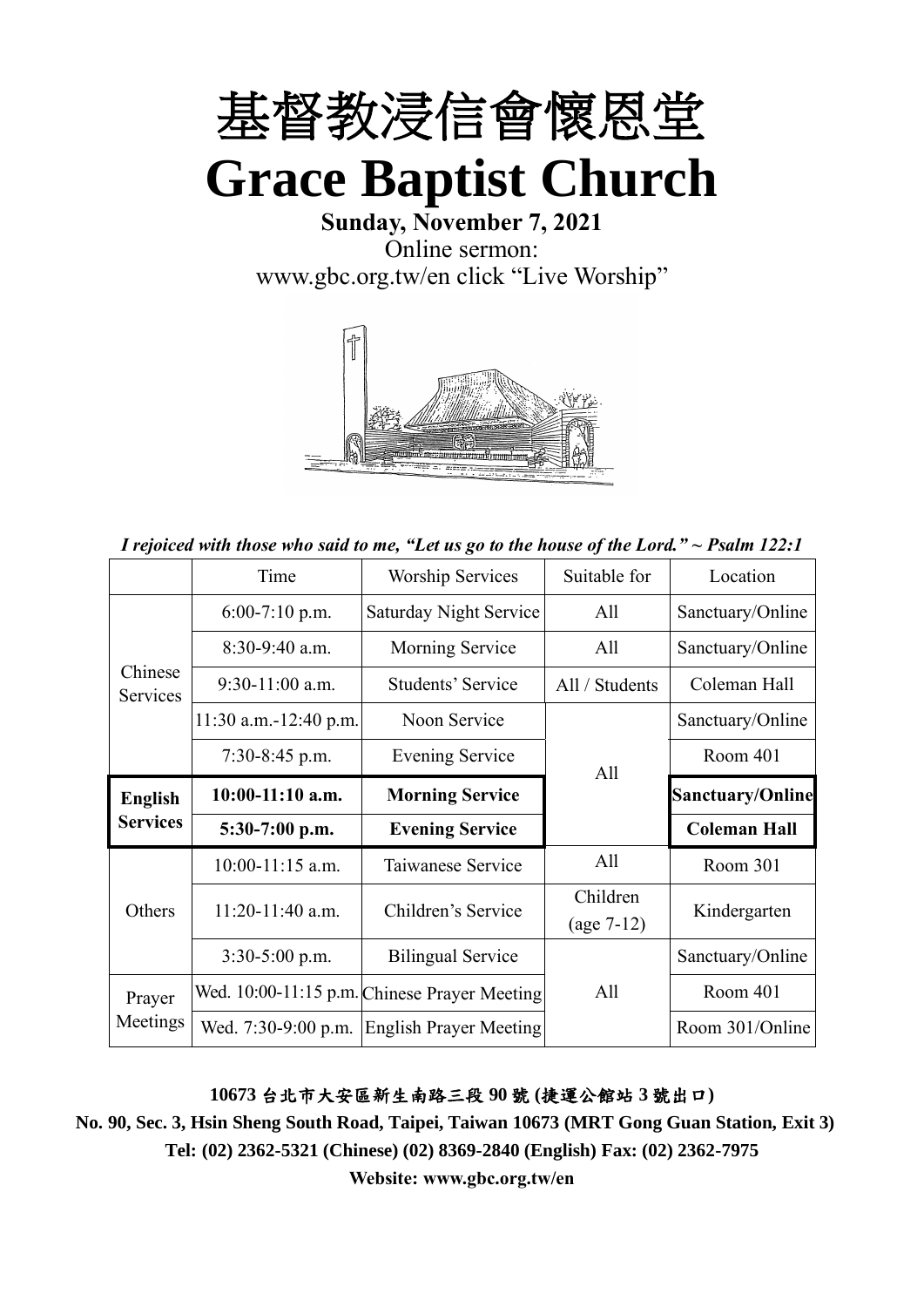**Welcome to Grace Baptist Church English Congregation. Thank you for choosing to worship with us and celebrate the glory of our Lord.**

|                                        | Morning Worship Service – 10:00 a.m.<br><b>Sunday, November 7, 2021</b> |                         |
|----------------------------------------|-------------------------------------------------------------------------|-------------------------|
| Prelude                                |                                                                         | Praise Tan              |
| Greeting/Prayer                        |                                                                         |                         |
| Worship through Music                  | "Living Hope"                                                           | Cherrie Lim             |
| Pastoral Prayer                        |                                                                         | Pastor Nick Brideson    |
| Worship through Music                  | "I Will Trust My Savior Jesus"<br>"Abide with Me"                       | Cherrie Lim             |
| <b>Offertory Prayer</b>                |                                                                         | Amanda Lou              |
| Tithes and Offerings/Missions Offering |                                                                         |                         |
| Doxology                               |                                                                         |                         |
| Lord's Supper                          |                                                                         |                         |
| Pray for Our Church                    |                                                                         | Minister Priscilla Liao |
| <b>Scripture Reading</b>               | Genesis $15:1-6$                                                        |                         |
| Message                                | Confidence in Seasons of Uncertainty                                    | Pastor Nick Brideson    |
| <b>Response Song</b>                   | "Turn Your Eyes"                                                        |                         |
| Benediction                            |                                                                         |                         |
| Welcome                                |                                                                         |                         |
| Closing Song                           | "As the Lord Is with Us"                                                | Cherrie Lim             |
| Postlude                               |                                                                         | Praise Tan              |

Nursery is available in the "Cry Room" at the back of the Sanctuary during the Morning Worship Service.

|                                           | Evening Worship Service $-5:30$ p.m.<br>Sunday, November 7, 2021 |                             |
|-------------------------------------------|------------------------------------------------------------------|-----------------------------|
| Prelude                                   |                                                                  | Vicky Lin                   |
| Prayer                                    |                                                                  | Minister Kevin Wang, Leader |
| Worship through Music                     | "Living Waters"                                                  |                             |
| Greeting                                  |                                                                  |                             |
| Pastoral Prayer                           |                                                                  | Pastor Nick Brideson        |
| Worship through Music                     | "It Was Finished on the Cross"<br>"Cornerstone"                  | Minister Kevin Wang, Leader |
|                                           | "The Goodness of Jesus"                                          |                             |
| <b>Offertory Prayer/Missions Offering</b> |                                                                  | César González              |
| Tithes and Offerings                      |                                                                  |                             |
| Lord's Supper                             |                                                                  |                             |
| <b>Scripture Reading</b>                  | Genesis $15:1-6$                                                 |                             |
| Message                                   | Confidence in Seasons of Uncertainty                             | Pastor Nick Brideson        |
| Response Song                             | "By Faith"                                                       |                             |
| Closing Prayer                            |                                                                  |                             |
| Welcome                                   |                                                                  |                             |
| Closing Song                              | "Living Waters"                                                  | Minister Kevin Wang, Leader |
| Postlude                                  |                                                                  | Vicky Lin                   |
|                                           |                                                                  |                             |

**Our Vision Is to Spread the Gospel**

To achieve this, we aim:

- ⚫ To become a house of prayer
- ⚫ Through prayer, to build the body of Christ
- ⚫ From the body, to do the work of mission in Taipei, Taiwan, and neighboring countries *"but you will receive power when the Holy Spirit has come upon you; and you shall be My witnesses both in Jerusalem, and in all Judea and Samaria, and even to the remotest part of the earth." -* Acts 1:8 (NASB)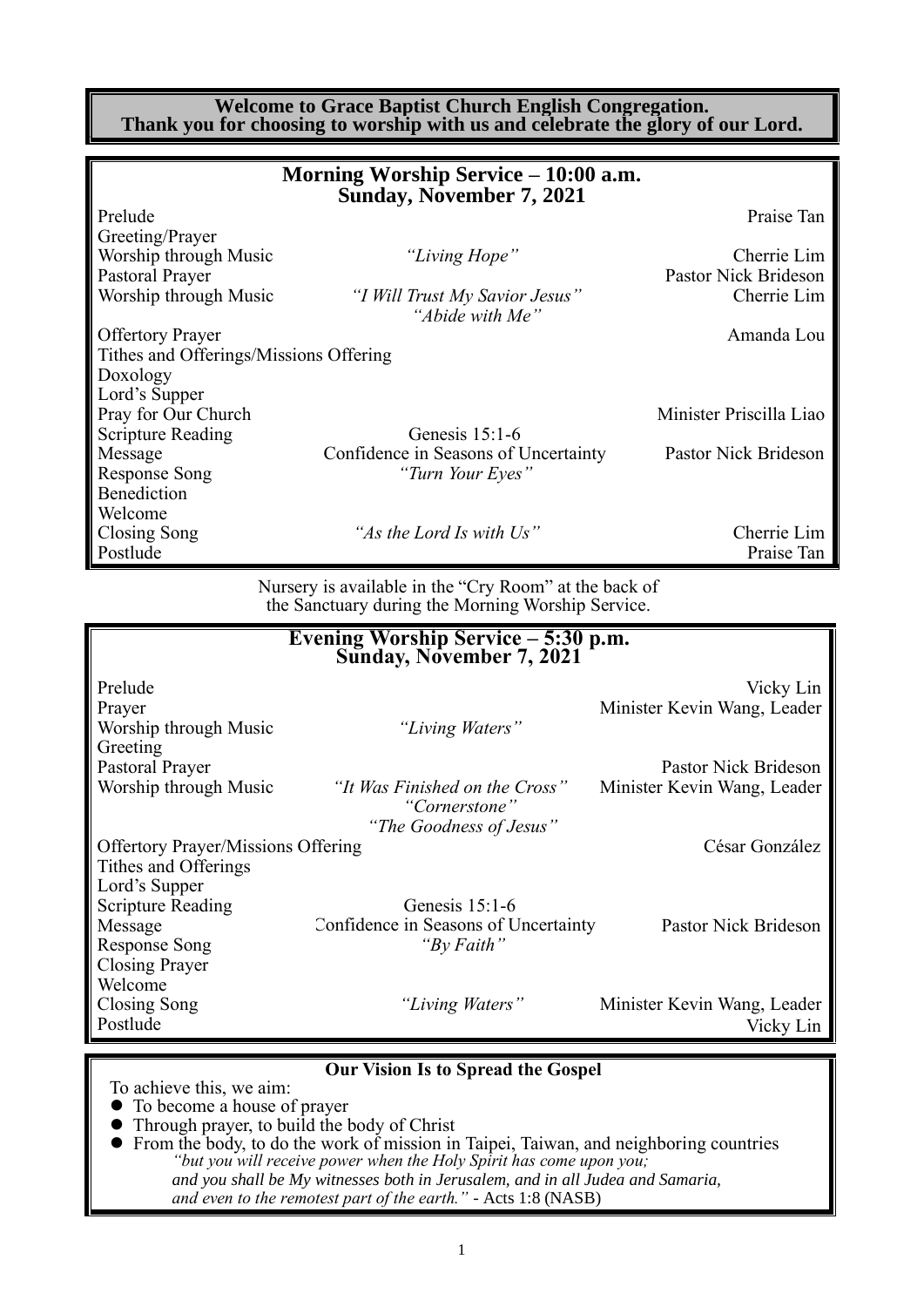# **Sermon Topic: Confidence in Seasons of Uncertainty Scripture: Genesis 15:1-6**

## **Speaker: Pastor Nick Brideson November 7, 2021**

### **Scripture: Genesis 15:1-6 (NASB)**

**<sup>1</sup>** After these things the word of the LORD came to Abram in a vision, saying,

"Do not fear, Abram,

I am a shield to you;

Your reward shall be very great." <sup>2</sup> Abram said, "O Lord GOD, what will You give me, since I am childless, and the heir of my house is Eliezer of Damascus?" **<sup>3</sup>** And Abram said, "Since You have given no offspring to me, one born in my house is my heir." **<sup>4</sup>** Then behold, the word of the LORD came to him, saying, "This man will not be your heir; but one who will come forth from your own body , he shall be your heir." **<sup>5</sup>** And He took him outside and said, "Now look toward the heavens, and count the stars, if you are able to count them." And He said to him, "So shall your descendants be." **<sup>6</sup>** Then he believed in the LORD; and He reckoned it to him as righteousness.

**Notes:**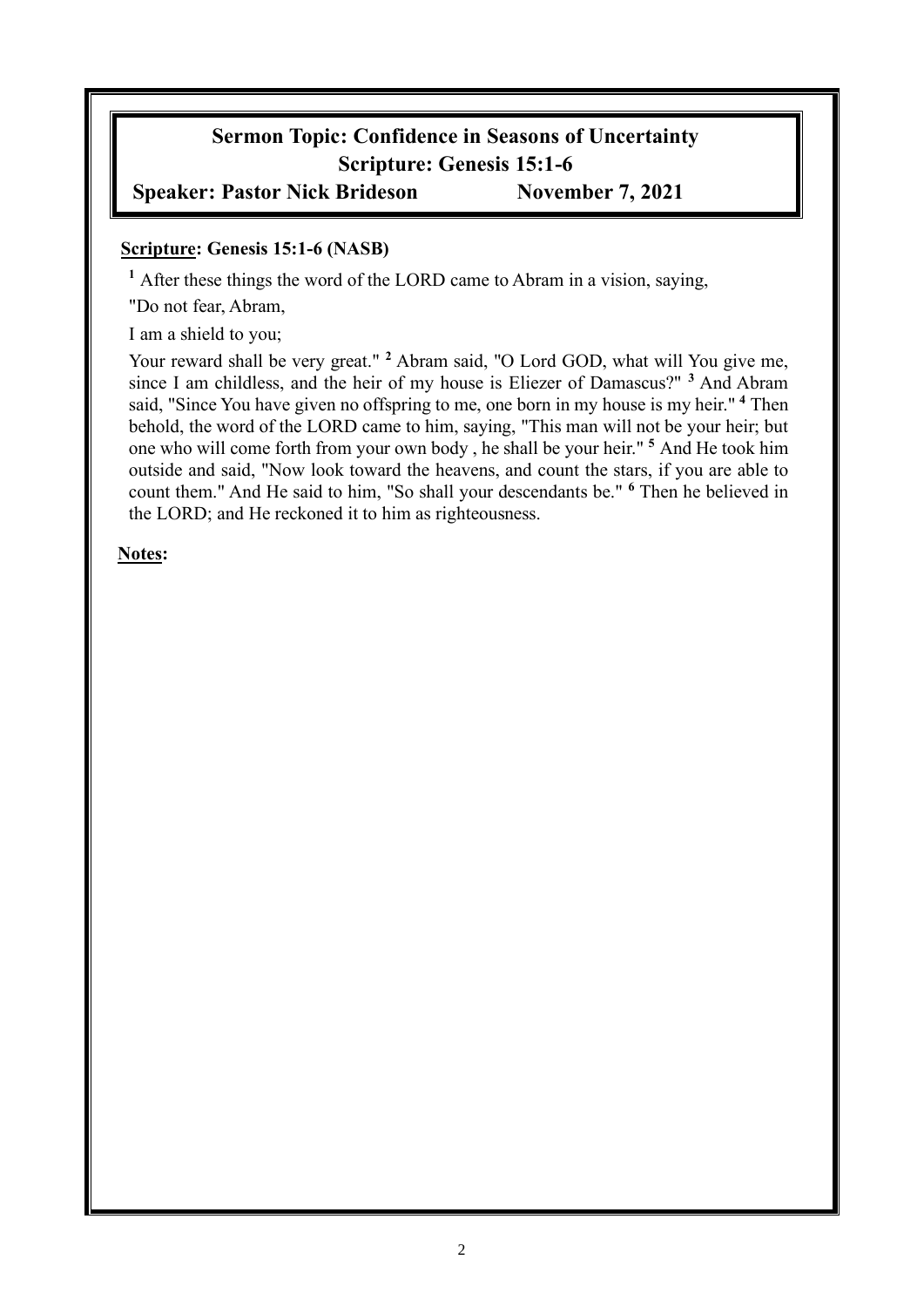## **Wednesday Night Prayer Meeting (Physical & Online)**

*"My house shall be called a house of prayer" (Matthew 21:13)*

Let us be a church of prayer!

English prayer meeting meets 7:30 to 9:00 p.m. every Wednesday in GBC *Room 301*. The online prayer meeting via Zoom is still available at the same time. Please join us either in GBC or online.

Send an email to ecprayerteam@gbc.org.tw if you are interested in joining the Zoom prayer meeting or if you have a prayer request.

### **AWANA & Preschool Enrolling Students**

Parents with children of elementary school age or younger, please note that the AWANA & Preschool programs are now enrolling new students, which starts **TODAY** (*November 7)*.

Children aged  $3 - 5$  years old can enroll in the preschool program, and elementary school children over 5 years old can enroll in the AWANA program.

Please bring your children and register them in Room 401 from 11:20 a.m. *TODAY*. If you need further details, please contact the leaders:

- **Preschool leader:** Joanna Peng [\(joanna1285@hotmail.com\)](mailto:joanna1285@hotmail.com)
- AWANA leader: Ming Lai [\(minglai88@gmail.com\)](mailto:minglai88@gmail.com)

### **Epidemic Relief Application**

Brothers and sisters who were or are affected by COVID-19 may be eligible to apply for GBC's Epidemic Relief Fund. Check our website for details.

### **Thanks for Your Donation for India** Your donations to the COVID-19 relief fund was used to help with nutritional supplements, oximeters, masks, and sanitizers, and to assist with medicine bills for hundreds of families in many Indian villages. Details are available on GBC website: [www.gbc.org.tw/en.](http://www.gbc.org.tw/en)

### **Children's Sunday School Teacher Training (in Chinese)**

Sister Nadia Chen is going to teach on "Classroom Management" for this Children's Sunday School Teacher Training (in Chinese). Sunday school parents or brothers/sisters who are interested in children's ministry are welcome to join. **Date/Place:** 11/28 (Sun); **Time:** 2:00 – 3:00 p.m. **Method:** Google MEET. Registration is required. An acceptance notice will be sent one day before the meeting. **Email:** [Taipei.gbc.children@gmail.com.](mailto:Taipei.gbc.children@gmail.com) If having questions, please contact Minister Yaling Cheng at 2362-5321 ext. 185.

### **Performers Needed for This Christmas Season**

The Christmas season is coming! As we reflect on what Jesus has done for us, we hope the Christmas season will be one of sharing and evangelism. GBC invites our brothers and sisters to join in blessing our neighborhood with simple performances that will warm the hearts of our neighbors. Please contact GBC staff Bo at 2362-5321 ext 130 to sign up (Email:  $b_0$ @gbc.org.tw). Performance opportunities:

**A. Actors for a GBC "Bazaar Ministry" skit (in Chinese):** There will be a skit performance on December 24<sup>th</sup> on GBC's front deck. We need 3 brothers who speak Chinese and are either college students, high school students, or young adults. There will be rehearsals every week for 4 weeks before to rehearse the program. (Each rehearsal will be for 2-3 hours on Saturdays).

**B. Musical/Dance performers for week nights through December:** We seek individuals or groups to perform (15-20 minutes) on GBC's front deck. Please provide the following information: name(s), repertoire, available dates to perform, and equipment needed.



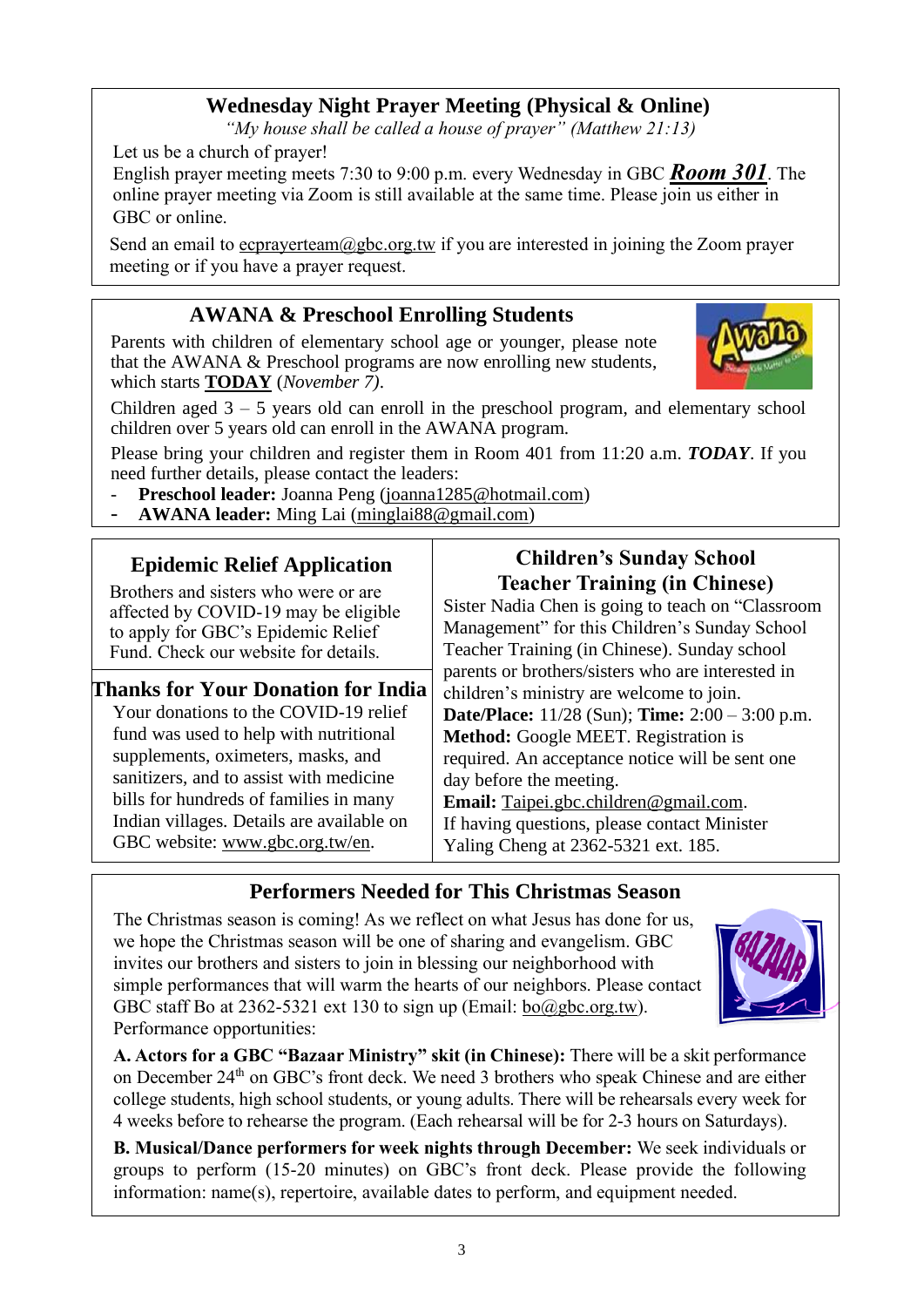## **Changes after GBC Returns to Physical Meetings**

Due to the pandemic, please note the changes for this year (2021):

- Both Thanksgiving and Christmas potlucks are cancelled. (Sunday classes will be as normal.)
- One Christmas Choir Presentation, be held on December 19 in the Morning Service only.
- Mabuhay Christmas Celebration is cancelled.

## **COVID-19 Guidelines**

Sunday school classes will restart today. AM & PM worship service in GBC will continue. You are welcome to worship with us and join physical Sunday classes in GBC. **No registration is required**.



### **Please note:**

- **Required** on entering GBC: masks, temperatures, QR code, and hand sanitizing
- After **the** worship services:
	- **AM:** Leave the sanctuary **immediately after the worship service** through the doors on two sides of the stage. Use the stairs following the up or down signs. (Use the elevator only if necessary.) Exit GBC through GBC's back door only. (Serving people may be excepted)
	- **PM:** Leave Coleman Hall through the door at the back. Exit GBC through GBC's front or back door.
- If you are unable to attend physical worship service in GBC, worship services are available online: [www.gbc.org.tw/en.](http://www.gbc.org.tw/en)
- All meetings should keep an attendance record. The leader should keep the record for at least one month in case it is needed.
- ◼ No buffet-style food in groups/meetings inside GBC (Only lunch boxes or food in sealed packages. Drinks must be in individual containers.)
- Be careful about your health and the health of others.
- See a doctor and stay home if you have a fever and/or cough.
- Pray for Taiwan and other countries.

### **Evergreen Bilingual Fellowship**

On Saturday, November 20, Pastor Nick will share in Evergreen Fellowship. The topic will be about Thanksgiving, and the activity will include gospel message and birthday celebration. Please join us. If you are not available to join us physically, please use this meeting code, "yfq-mffi-aqg", to join us via Google Meet then.

Evergreen is an international bilingual Christian fellowship of Grace Baptist Church. We meet every Saturday night, 6:00 to 8:00 p.m. in Room 401. We hope you'll invite your nonbelieving friends, get involved in deep relationships here, and join our Fellowship. Please contact Winnie Liang if you need more information: [wistlesliang@hotmail.com.](mailto:wistlesliang@hotmail.com)

### **Friday Night Concert**

*"For This World to Have Peace" - Wu Pai Yu Xi (*巫白玉璽*) and Friends Chinese Folk Songs*



**Time/Place:** 7:30 p.m. on November 12 in GBC Sanctuary

This is an excellent opportunity to invite non-believing friends to church. The introduction will be in Chinese. Admission is free! For more information on this concert please visit the GBC website.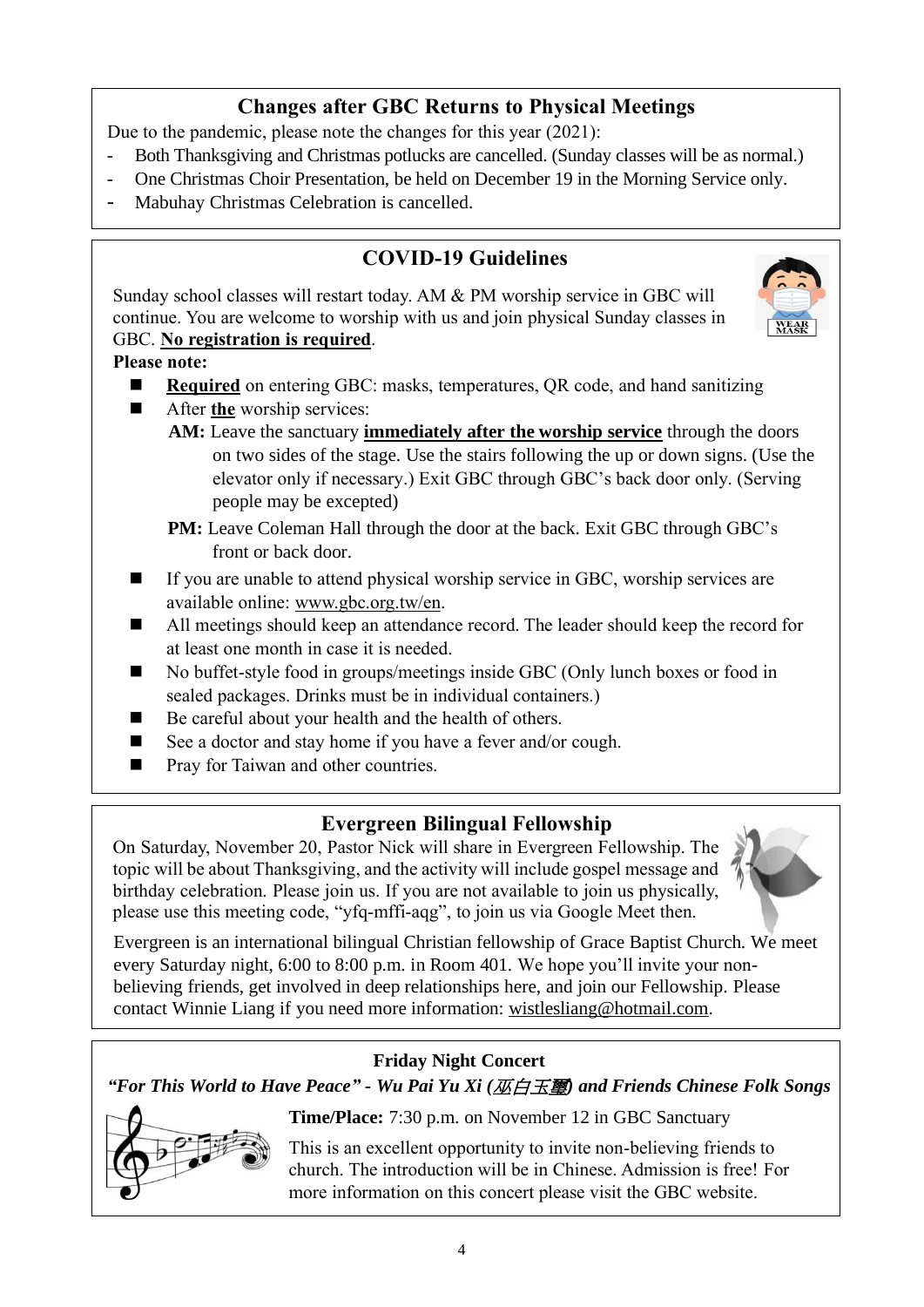### **Mabuhay Fellowship**



Today, November 7, the Mabuhay Fellowship will have a prayer meeting at 2:00 p.m. in Room B05. All nationals who can speak Tagalog are welcome.

The Mabuhay Fellowship comprises Filipinos aiming to share God's love and light through worship, prayer, Bible study, fellowship, gospel sharing, and ministry.

## **Young Adults Fellowship**

Young Adults Fellowship is for young adults from the age of 20-35 to study God's Word and fellowship together.



It regularly meets 1st and 3rd Saturdays from 4:30 to 6:00 p.m. at WanFu 22 (next to GBC building). Contact Pastor Kevin Wang if you would like to join the fellowship at: [kevin@gbc.org.tw.](mailto:kevin@gbc.org.tw)

| <b>English Congregation Leaders</b>                                                                                                                                                                                                                                                                                                                                                                                                                                                                                                                                        |                                                                                                                                                                                                                                                                                                                                                                                                                        |                                                                                                                                                                                                                                                                                                                                                                                                                                                                                                             |                                                                                                                                                                                                                                                                                                                                                                 |                                                                                                                                                                                                                                                                                                           |
|----------------------------------------------------------------------------------------------------------------------------------------------------------------------------------------------------------------------------------------------------------------------------------------------------------------------------------------------------------------------------------------------------------------------------------------------------------------------------------------------------------------------------------------------------------------------------|------------------------------------------------------------------------------------------------------------------------------------------------------------------------------------------------------------------------------------------------------------------------------------------------------------------------------------------------------------------------------------------------------------------------|-------------------------------------------------------------------------------------------------------------------------------------------------------------------------------------------------------------------------------------------------------------------------------------------------------------------------------------------------------------------------------------------------------------------------------------------------------------------------------------------------------------|-----------------------------------------------------------------------------------------------------------------------------------------------------------------------------------------------------------------------------------------------------------------------------------------------------------------------------------------------------------------|-----------------------------------------------------------------------------------------------------------------------------------------------------------------------------------------------------------------------------------------------------------------------------------------------------------|
|                                                                                                                                                                                                                                                                                                                                                                                                                                                                                                                                                                            |                                                                                                                                                                                                                                                                                                                                                                                                                        | English Leading Pastor: Nick Brideson                                                                                                                                                                                                                                                                                                                                                                                                                                                                       |                                                                                                                                                                                                                                                                                                                                                                 |                                                                                                                                                                                                                                                                                                           |
| <b>Pastor Nick Brideson</b><br>Minister Priscilla Liao                                                                                                                                                                                                                                                                                                                                                                                                                                                                                                                     |                                                                                                                                                                                                                                                                                                                                                                                                                        |                                                                                                                                                                                                                                                                                                                                                                                                                                                                                                             | Pastor Kevin Wang                                                                                                                                                                                                                                                                                                                                               |                                                                                                                                                                                                                                                                                                           |
| <b>Adult Education</b><br>/Mission                                                                                                                                                                                                                                                                                                                                                                                                                                                                                                                                         | AM Worship                                                                                                                                                                                                                                                                                                                                                                                                             | Children's<br>Education/Caring                                                                                                                                                                                                                                                                                                                                                                                                                                                                              | PM Worship                                                                                                                                                                                                                                                                                                                                                      | Youth/Fellowship                                                                                                                                                                                                                                                                                          |
| <b>Adult Education</b><br>Nick Brideson<br>nick@gbc.org.tw<br><b>Foreign Mission:</b><br><b>Medical/Dental Team</b><br>Armand Lim<br>rmanlim@yahoo.com<br><b>VBS</b> Team<br>Priscilla Liao<br>$priscilla(\partial gbc.org.tw)$<br><b>Taiwan Mission:</b><br><b>TaiTung Team</b><br>Cherrie Gow Lim<br>cvgow@yahoo.com<br><b>Orphanage Ministry</b><br>Julie Chen<br>yuling0914@gmail.com<br><b>NTU Friday English</b><br><b>Conversation Group</b><br>Roy Treurnicht<br>gbcecntuclass@gmail.com<br><b>Ethiopian Students</b><br>Group<br>Abex Tesfaye<br>abex98@gmail.com | <b>Morning Music</b><br>Cherrie Gow Lim<br>cvgow@yahoo.com<br><b>Morning Greeters</b><br>Chien Ferng<br>cferng@gmail.com<br>Adult Choir<br><b>Hand Bell Choir</b><br>Juliet Jao<br>lenyinjao@gmail.com<br><b>Hallel Singers</b><br>Cherrie Gow Lim<br>cvgow@yahoo.com<br><b>Morning Fellowship Tea</b><br>Yuri Shih<br>yuchen phone@hotmail.com<br><b>Morning Multimedia</b><br>Vicky Lin<br>gbcmorningmedia@gmail.com | <b>Cryroom Children's</b><br><b>Care Ministry</b><br>Abby Tu<br>abbbytu@gmail.com<br><b>AWANA Preschool</b><br>Joanna Peng<br>Joanna1285@hotmail.com Evening Multimedia<br><b>AWANA Spark Group</b><br>Crystal Turner<br>elisayeh@yahoo.com<br><b>AWANA T&amp;T Group</b><br>Ming Lai<br>minglai88@gmail.com<br><b>Prayer Ministry</b><br>Priscilla Liao<br>priscilla@gbc.org.tw<br><b>Hospital Visitation</b><br>Amanda Lou<br>lou.amanda@gmail.com<br><b>Small Groups</b><br>Women<br>General<br>Ministry | <b>Evening Music Team</b><br>Alex Chen<br>gbceworshipteam@gmail.com<br><b>Evening Greeters</b><br>Vicky Kuo<br>asiaglobe999@gmail.com<br><b>Grant Burgess</b><br>grantburgess@live.co.za<br><b>Evening Tea / Baptism</b><br><b>Celebration Fellowship</b><br>Michelle Cheng<br>yealincheng@yahoo.com<br><b>Baptism Support</b><br>Aline Kao<br>aline@gbc.org.tw | <b>Trinity Youth</b><br>(Grade 7 and above)<br>Grant & Kirsten Burge<br>grantburgess@live.co.za<br><b>Mabuhay Fellowship</b><br>Ava Zamora<br>avazam@yahoo.com<br><b>Young Adults</b><br>Fellowship<br>Kevin Wang<br>kevin@gbc.org.tw<br><b>Small Groups</b><br>- Youth<br><b>Students</b><br>- Parenting |

**Secretarial staff Deacon** yuchen\_phone@hotmail.com [yedukondaluster@gmail.com](mailto:yedukondaluster@gmail.com) SueJenny Hsu suejenny@gbc.org.tw Aline Kao (part-time)  $aline(\partial gbc.org.tw)$ 

Yuri Shih

**Alternate Deacon** Timothy Meesala<br>yedukondaluster@gmail.com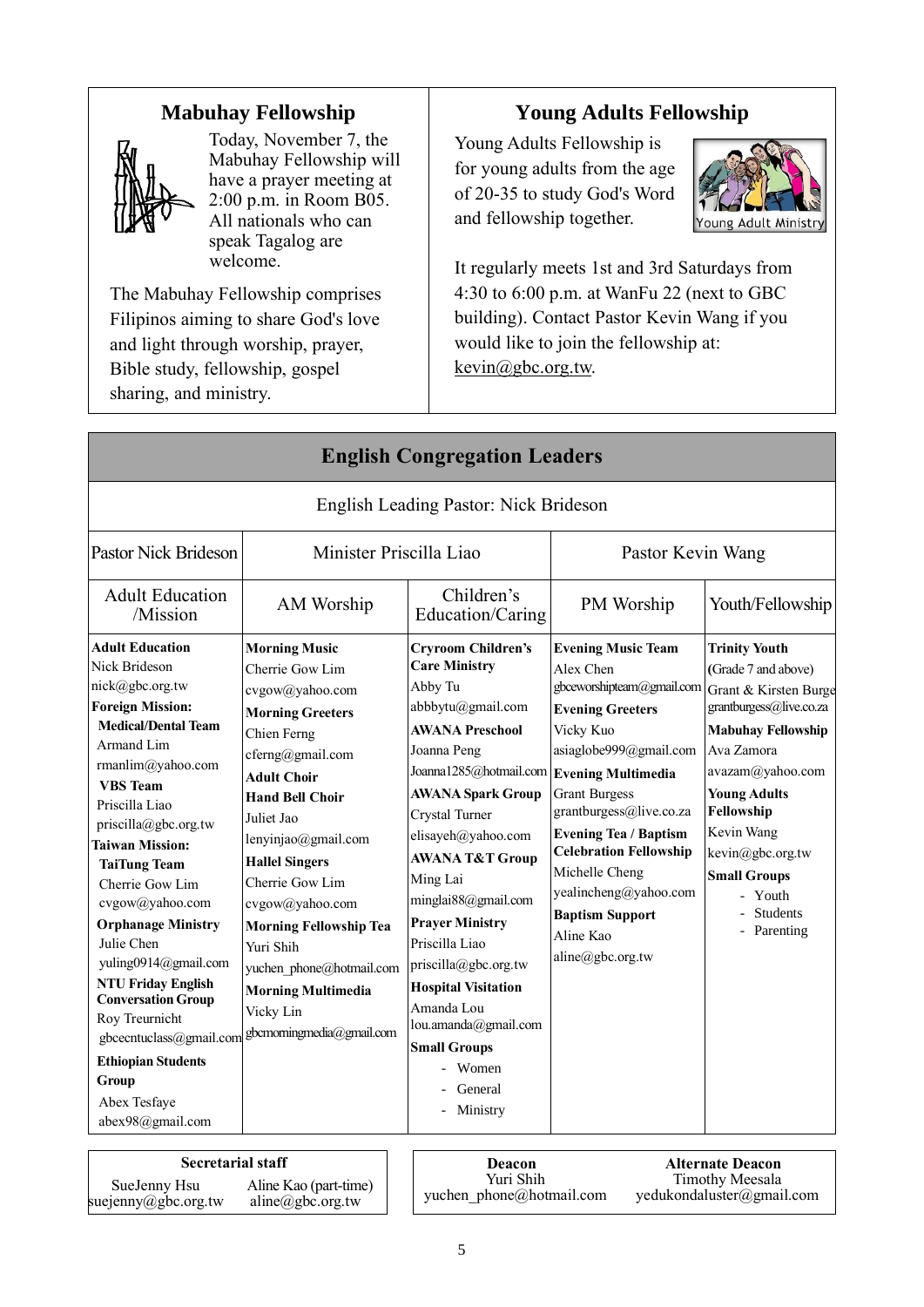| $\star\star$ Sunday School Information $\star\star$                                                                                               |                                                       |                        |  |  |
|---------------------------------------------------------------------------------------------------------------------------------------------------|-------------------------------------------------------|------------------------|--|--|
| <b>Class</b>                                                                                                                                      | Time & Room                                           | are marked<br>with "*" |  |  |
| <b>Beginning Christian Life</b>                                                                                                                   |                                                       |                        |  |  |
| Alpha – New and non-Christians                                                                                                                    | Will restart soon. Please watch for the restart date. |                        |  |  |
| Christianity 101 - required for baptism                                                                                                           | 11:30 a.m.<br><b>Mount of Olives</b>                  |                        |  |  |
| <b>Maturing Christians</b>                                                                                                                        |                                                       |                        |  |  |
| $11:30$ a.m. classes:<br>- Room B04<br>Room B05<br>WanFu 20 A<br><b>Bible Studies for Life</b><br>- WanFu $20C$<br>4:00 p.m. class (Online class) |                                                       |                        |  |  |
|                                                                                                                                                   | Contact Aline for information: aline@gbc.org.tw       |                        |  |  |
| <b>Developing Leaders</b>                                                                                                                         |                                                       |                        |  |  |
| <b>Bible Interpretation</b>                                                                                                                       | $*2:00 - 3:15$ p.m.<br><i>*Room 402</i>               |                        |  |  |
| <b>Youth: Grade 7 and above</b>                                                                                                                   |                                                       |                        |  |  |
| <b>Bible Studies for Life</b>                                                                                                                     | $11:45$ a.m. $-12:45$ p.m.                            | Room 405               |  |  |
| <b>Children</b>                                                                                                                                   |                                                       |                        |  |  |
| Nursery - Age 3 and under                                                                                                                         | $11:20$ a.m. $-12:50$ p.m.                            | Kindergarten           |  |  |
| Preschool - Age 3 to 5<br>$11:40$ a.m. $-12:40$ p.m.                                                                                              |                                                       | Room 403               |  |  |
| AWANA - Kindergarten $(\pm 1)$ to Grade 6                                                                                                         | $11:30$ a.m. $-1:00$ p.m.                             | Rooms 401/404          |  |  |

|                                       | $\star \star$ Fellowships – Join a fellowship directly $\star \star$ |            |
|---------------------------------------|----------------------------------------------------------------------|------------|
| Fellowship                            | Time                                                                 | Location   |
| Mabuhay                               | Sundays 2:00 - 4:00 p.m.                                             | <b>B05</b> |
| Young Adults $(20 - 35 \text{ y.o.})$ | $1st$ & 3 <sup>rd</sup> Saturdays 4:30 - 6:00 p.m.                   | WanFu 22   |

| $\star\star$ Small Groups – Contact the leader to join $\star\star$ |                                                                                                                                              |                                                              |                                                           |              |
|---------------------------------------------------------------------|----------------------------------------------------------------------------------------------------------------------------------------------|--------------------------------------------------------------|-----------------------------------------------------------|--------------|
| Type                                                                | <b>Name</b>                                                                                                                                  | Day/Time<br><b>Location/Contact Emails</b>                   |                                                           |              |
| <b>Students</b>                                                     | NTU Friday English<br>Conversation Group                                                                                                     | Friday<br>$12:20 - 1:10$ pm                                  | <b>NTU</b><br>roytreur@gmail.com                          |              |
|                                                                     | International Students Group                                                                                                                 | Friday<br>$7:30 - 9:00 \text{ pm}$                           | WanFu 22A<br>cesaledro57@gmail.com                        |              |
| Language/<br>Nationality                                            | Ethiopian Students Group                                                                                                                     | Sunday<br>$7:00 - 9:00$ pm                                   | Room $307$<br>abex98@gmail.com                            |              |
| Parenting                                                           | Parenting Group                                                                                                                              | $2^{nd}$ & 4 <sup>th</sup> Sunday<br>$11:30$ am - $12:30$ pm | GBC Room 402<br>rod syverson@hotmail.com                  |              |
| Women                                                               | *Sisters Group (Online)                                                                                                                      | Thursday<br>$7:30 - 9:00$ pm                                 | joeym.vanderwerf@gmail.com                                | <b>Break</b> |
|                                                                     | Salt & Light                                                                                                                                 | Sunday<br>$1:30 - 3:00$ pm                                   | GBC Mount of Olives Room<br>paulhan2908@gmail.com         |              |
|                                                                     | Crown of Beauty                                                                                                                              | Saturday<br>$2:00 - 4:00$ pm                                 | <b>GBC Mount of Olives Room</b><br>clemence4261@gmail.com |              |
| General                                                             | Thursday Night Bible<br>Study Group (Online)                                                                                                 | Thursday<br>$7:30 - 9:00$ pm                                 | GBC Room 301<br>rod_syverson@hotmail.com                  |              |
|                                                                     | YungHe Bible Study Group                                                                                                                     | Friday<br>$7:30 - 9:00 \text{ pm}$                           | YungHe<br>yedukondaluster@gmail.com                       |              |
|                                                                     | HsinChu Bible Study Group                                                                                                                    | Friday<br>$7:30 - 8:45$ pm                                   | HsinChu<br>rmanlim@yahoo.com                              |              |
| Ministry                                                            | <b>Hospital Visitation Group</b>                                                                                                             | Thursday<br>$1:30 - 2:30$ pm                                 | Near GBC<br>lou.amanda@gmail.com                          |              |
|                                                                     | Due to the COVID-19 situation, not all the small groups have been opened.<br>To join or for information, contact the teacher by email above. |                                                              |                                                           |              |